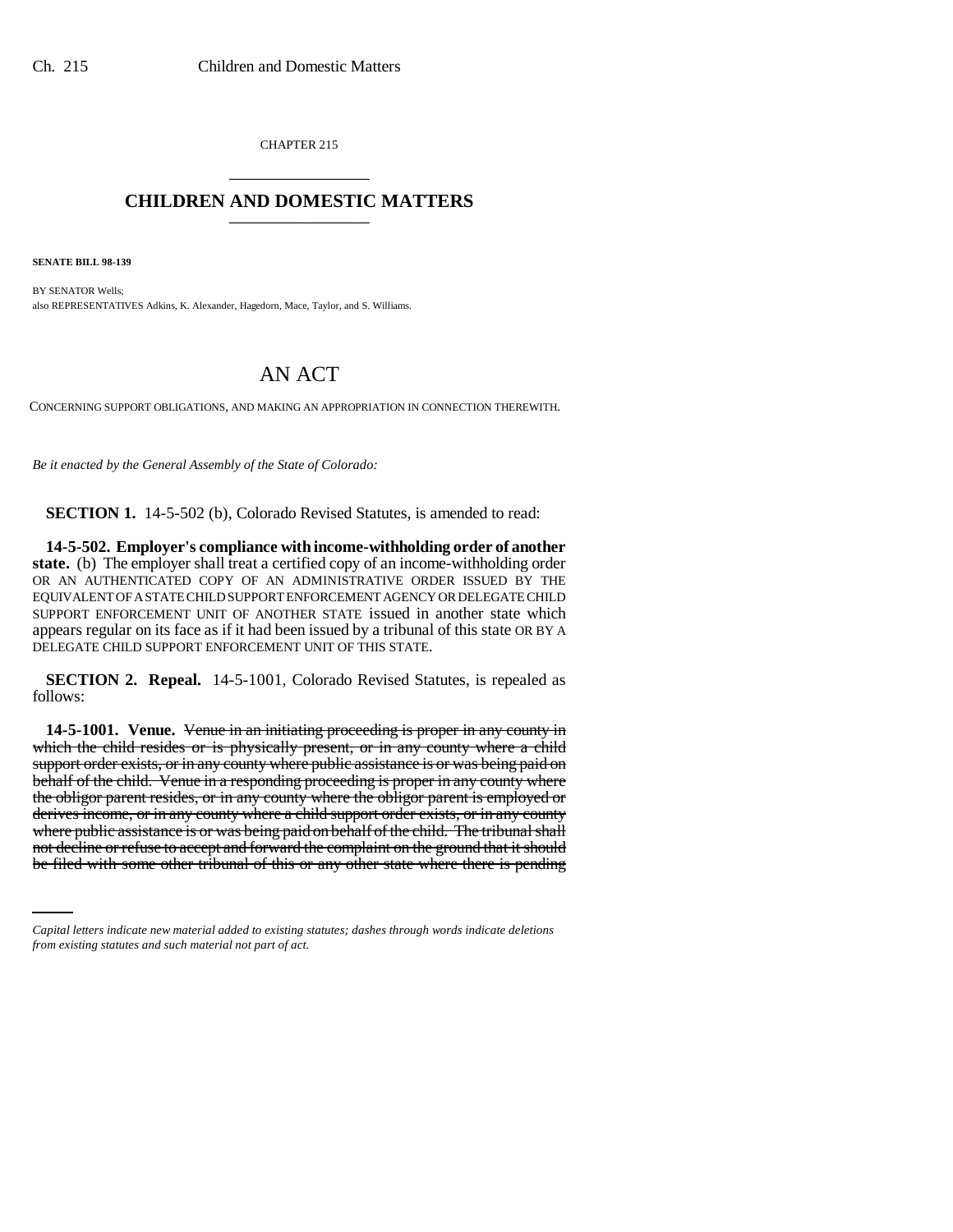another action for divorce, separation, annulment, dissolution, habeas corpus, adoption, or custody between the same parties.

**SECTION 3. Repeal.** 14-5-1002, Colorado Revised Statutes, is repealed as follows:

**14-5-1002. Jurisdiction by arrest.** (1) If the tribunal of this state believes that the obligor may flee, it may:

(a) As an initiating tribunal, request in its certificate that the responding tribunal obtain the body of the obligor by appropriate process; or

(b) As a responding tribunal, obtain the body of the obligor by appropriate process. Thereupon, it may release the obligor upon such obligor's own recognizance or upon such obligor's giving a bond in an amount set by the tribunal to assure the obligor's appearance at the hearing.

**SECTION 4. Repeal.** 14-5-1003, Colorado Revised Statutes, is repealed as follows:

**14-5-1003. Duty of officials of this state as responding state.** (1) The support enforcement agency shall prosecute the case diligently, shall take all action necessary in accordance with the laws of this state to enable the tribunal to obtain jurisdiction over the obligor or the obligor's property, and shall request the tribunal to set a time and place for a hearing and give notice thereof to the obligor in accordance with law. The support enforcement agency does not represent the obligee but represents the people of the state of Colorado. The actions of the support enforcement agency shall not be construed to create an attorney-client relationship between the attorney and any party other than the people of the state of Colorado.

(2) For purposes of this article, "support enforcement agency" also means any district attorney of this state or the public official in the appropriate place who has a duty to enforce criminal laws relating to the failure to provide for the support of any person. "Support enforcement agency" also includes any private attorney or county attorney of this state hired or contracted for by the state enforcement agency to provide child support services under this article.

**SECTION 5. Repeal.** 14-5-1007, Colorado Revised Statutes, is repealed as follows:

**14-5-1007. Enforcement of interstate income withholding.** (1) If direct enforcement of an income withholding order is not utilized, a support enforcement agency in another state seeking the enforcement of a support order may compile and transmit to the clerk of the court all documentation required to enter a support order for the purpose of obtaining income withholding. The central interstate registry shall receive filings under Title IV-D of the federal "Social Security Act", as amended, and shall transmit such filings to the delegate child support enforcement unit, which shall promptly refer the documents to the clerk of the court. The clerk of the court shall file the documents which shall constitute entry of the support order under this article. A support order entered pursuant to this section does not nullify and is not nullified by a support order made by a court of this state or by a support order made by a court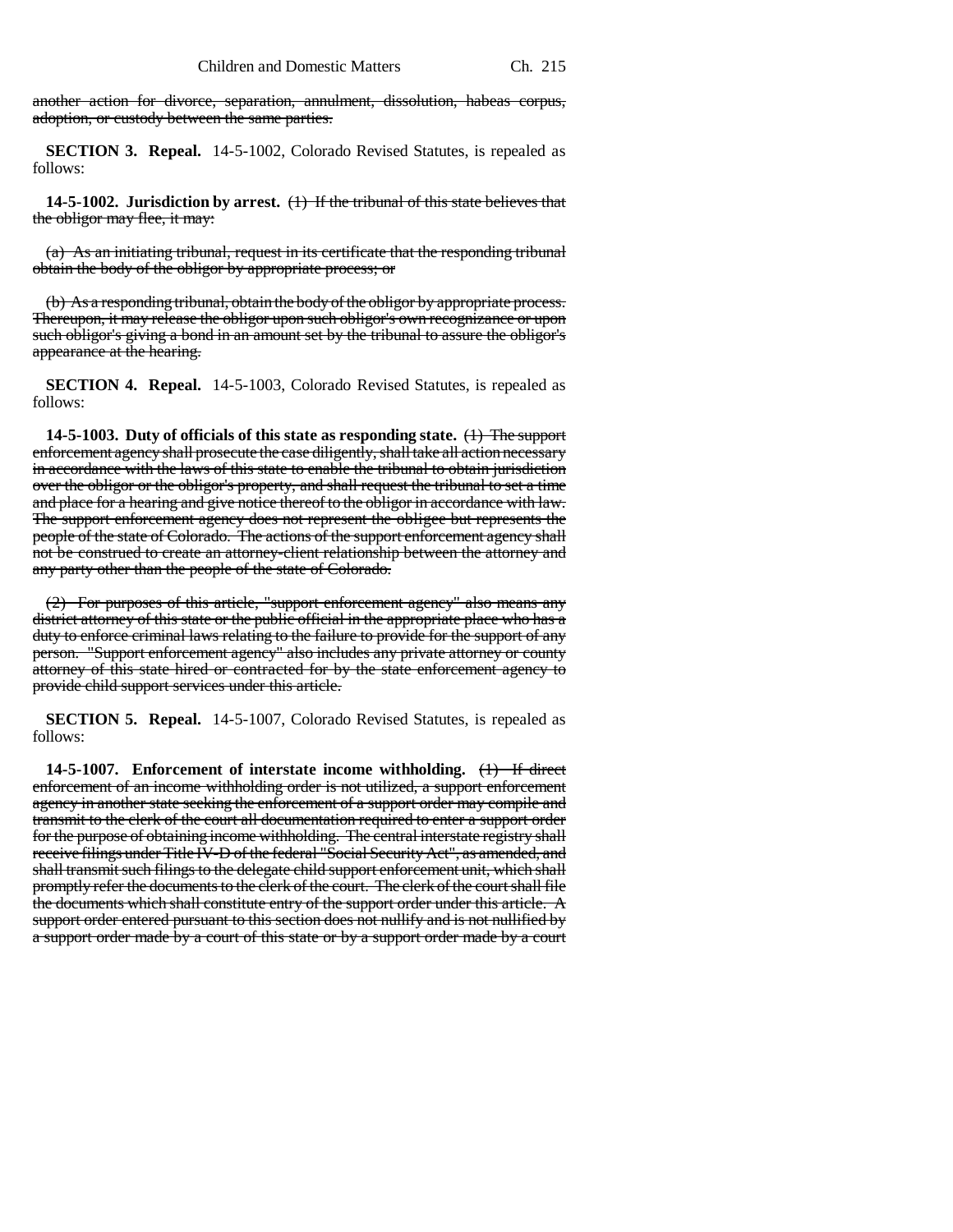of any other state. However, a support order entered pursuant to this section shall be modified in accordance with subsection (5) of this section.

(2) The following documentation is required for the entry of a support order of any jurisdiction:

(a) A certified copy of the support order with all modifications;

(b) A certified copy of an income withholding order, if any, still in effect;

(c) A copy of the portion of the income withholding statute of the jurisdiction which issued the support order stating the requirements for obtaining income withholding under the law of that jurisdiction;

(d) A sworn statement of the obligee or a certified statement of the agency regarding the arrearages and assignment of support rights, if any; and

(e) A statement which includes:

(I) The name, address, sex, and social security number of the obligor, if known, and the date of collection;

(II) The name and address of the obligor's employer or of any other source of income of the obligor derived in this state against which income withholding is sought; and

(III) The name and address of the agency or person to whom support payments collected by income withholding shall be transmitted.

(3) If the documentation received by the clerk of the court in subsection (2) of this section does not conform to the requirements, the court or the delegate child support enforcement unit shall remedy any defect which the court or child support unit is able to remedy without the assistance of the requesting agency. If corrections cannot be made, the requesting agency shall immediately be notified of the necessary additions or corrections. In neither case shall the documentation be returned. The court or the delegate child support enforcement unit shall accept the documentation required by subsection  $(2)$  of this section even if it is not in the usual form required by state or local rules, so long as the substantive requirements are met.

(4) A support order entered under this section shall be enforceable by an income assignment derived in this state in the same manner and with the same effect as set forth in section 14-14-111.5. Entry of the order shall not confer jurisdiction on a court of this state or the delegate child support enforcement unit for any purpose other than income withholding of wages, as defined in section 14-14-102, state income tax refund offset, and interception of lottery winnings.

(5) (a) The clerk of the court or delegate child support enforcement unit, upon receiving a certified copy of any amendment or modification to a support order that was entered pursuant to this section for the purpose of obtaining income withholding, shall initiate, as though it were a support order of this state, necessary procedures to amend or modify the income assignment to conform to the modified support order.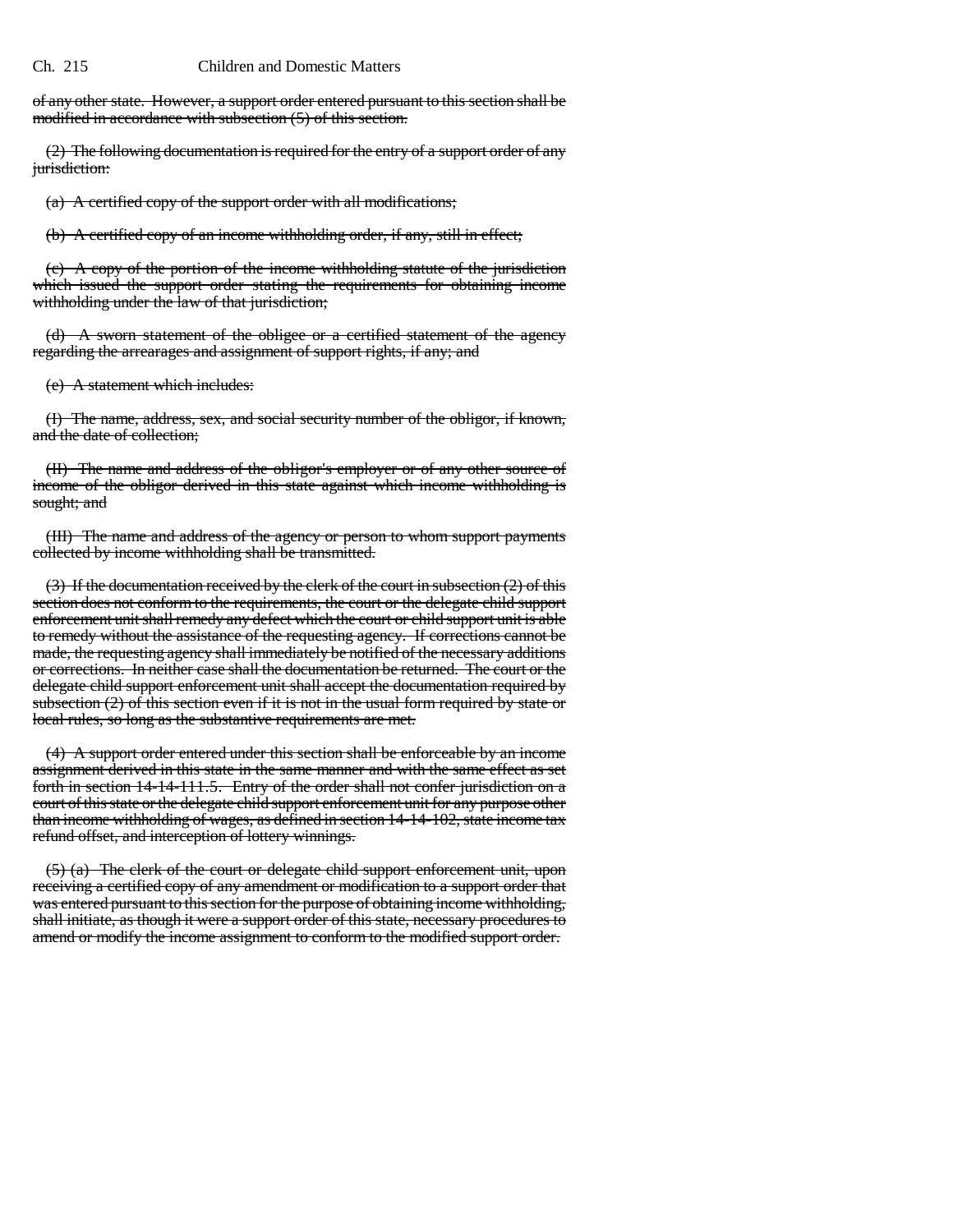(b) If the court or the delegate child support enforcement unit determines that the obligor has obtained employment in another state or has a new or additional source of income in another state, the court or child support enforcement unit shall promptly notify the agency which requested the income withholding of the changes and shall forward to that agency all information the court or child support enforcement unit has or can obtain with respect to the obligor's new address and the name and address of the obligor's new employer or all information the court or unit has or can obtain with respect to the obligor's other source of income. The court or the delegate child support enforcement unit shall include a certified copy of the income withholding order in effect in this state with the notice.

**SECTION 6.** 14-10-117 (1), (2), (3), (4), and (7), Colorado Revised Statutes, are amended to read:

**14-10-117. Payment of maintenance or child support.** (1) Upon its own motion or upon motion of either party, the court may at any time order that maintenance or CHILD support payments be made to the clerk of the court OR, IF THE EXECUTIVE DIRECTOR OF THE DEPARTMENT OF HUMAN SERVICES HAS NOTIFIED THE STATE COURT ADMINISTRATOR THAT THE JUDICIAL DISTRICT ISSUING THE ORDER IS READY TO PARTICIPATE IN THE FAMILY SUPPORT REGISTRY PURSUANT TO SECTION 26-13-114 (5), C.R.S., THROUGH THE FAMILY SUPPORT REGISTRY, as trustee, for remittance to the person entitled to receive the payments. THE COURT MAY NOT ORDER PAYMENTS TO BE MADE TO THE CLERK OF THE COURT ONCE PAYMENTS MAY BE MADE THROUGH THE FAMILY SUPPORT REGISTRY. The payments shall be due on a certain date or dates of each month. If the support payments are required under THIS SECTION, TITLE 19,C.R.S., OR section 26-13-114 (1), C.R.S., to be made through the family support registry, the court shall order that payments be made through the registry in accordance with the procedures specified in section 26-13-114, C.R.S.

(2) The clerk of the court shall maintain records listing the amount of payments, the date when payments are required to be made, and the names and addresses of the parties affected by the order FOR THOSE PAYMENTS HE OR SHE RECEIVES THROUGH THE COURT REGISTRY.

(3) IF PAYMENTS ARE TO BE MADE THROUGH THE FAMILY SUPPORT REGISTRY, the parties affected by the order shall inform the clerk of the court FAMILY SUPPORT REGISTRY, AND IF PAYMENTS ARE TO BE MADE THROUGH THE COURT REGISTRY, THE PARTIES AFFECTED BY THE ORDER SHALL INFORM THE CLERK OF THE COURT of any change of address or of other conditions that may affect the administration of the order.

(4) If a party fails to make the required payment and qualifies under section 14-6-112 or section 14-10-116, the clerk of the court may send by registered or certified mail notice of the arrearage to the obligor. If payment of the sum due is not made to the clerk of the court within ten days after sending notice, the clerk may initiate contempt proceedings against the obligor or refer the matter to the attorney representing the party or the attorney appointed under section 14-10-116 for further proceedings.

(7) IN CASES IN WHICH A PARTY IS ORDERED TO MAKE PAYMENTS THROUGH THE COURT REGISTRY, upon receipt of a verified notice of a support obligation assigned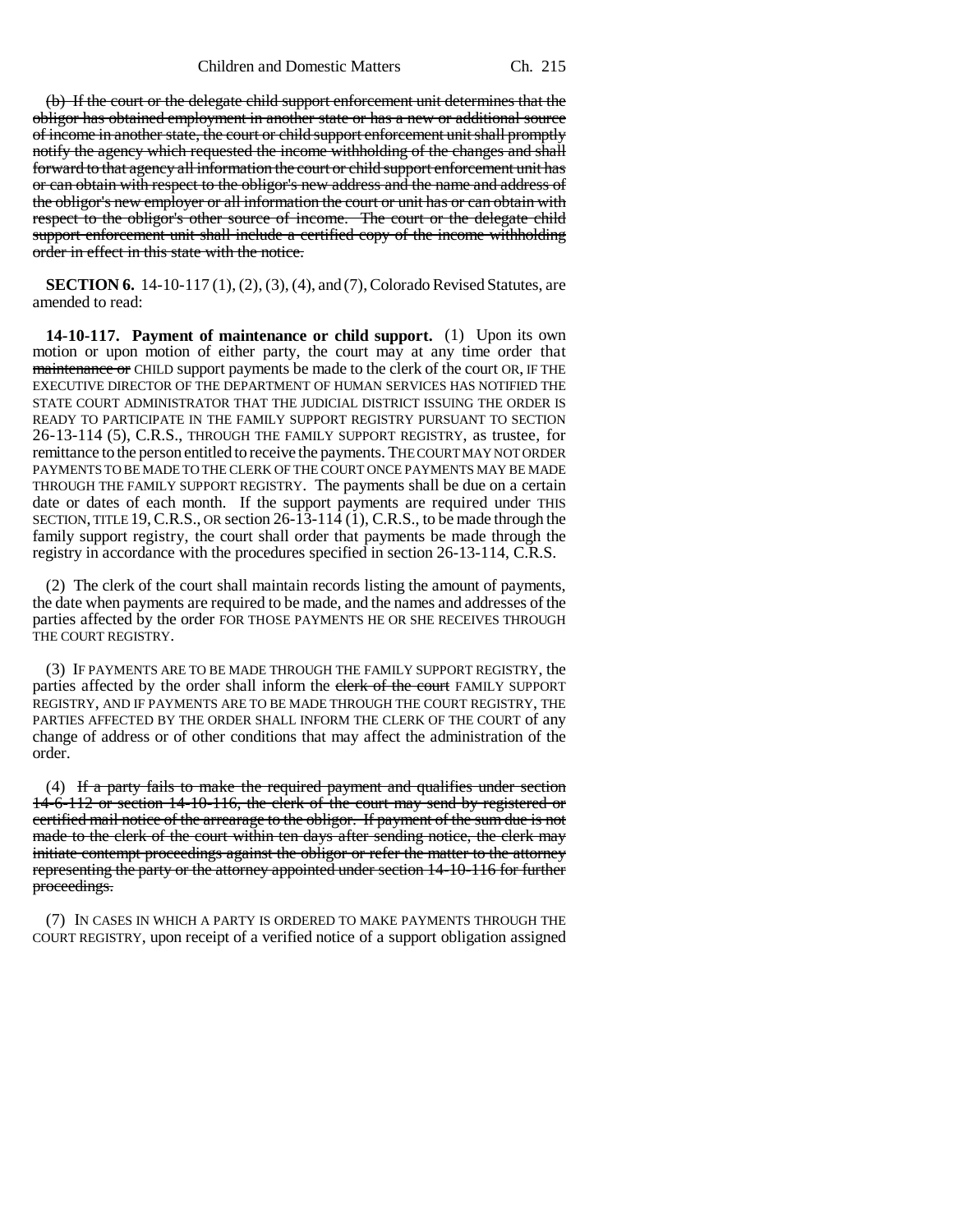to the state, the clerk of the court shall, without further action by the court, pay the support to the county child support enforcement unit rather than to the obligee. When the state no longer has authorization to receive any support payments, the county child support enforcement unit shall notify the clerk of the court to stop sending the support payments to the county and to send the support payments directly to the obligee.

**SECTION 7.** The introductory portion to 14-14-112 (2), Colorado Revised Statutes, is amended to read:

**14-14-112. Deductions for health insurance.** (2) Notice of the deduction for health insurance shall be mailed by first class mail by the obligee, the obligee's representative, or the delegate child support enforcement unit to the obligor's employer. upon the discovery of current or changed employment. The notice of the deduction for health insurance shall contain:

**SECTION 8.** 26-13-106 (1), Colorado Revised Statutes, is amended to read:

**26-13-106. Eligibility for services.** (1) Support enforcement services shall be provided to those recipients of medicaid-only and Title IV-E foster care as required by federal law and to recipients of aid to families with dependent children PARTICIPANTS IN THE COLORADO WORKS PROGRAM IMPLEMENTED PURSUANT TO PART 7 OF ARTICLE 2 OF THIS TITLE who, as a condition of eligibility pursuant to federal law, must assign their rights to support to, and cooperate with, the state department in the establishment, modification, and enforcement of support obligations owed by absent parents to their children and the enforcement of maintenance owed by absent parents to their spouses or former spouses.

**SECTION 9.** 26-13-107 (2) (c), (3) (a) (I), (3) (c), and (3) (f) (I) (A), Colorado Revised Statutes, are amended to read:

**26-13-107. State parent locator service.** (2) To effectuate the purposes of subsection (1) of this section, the executive director may request and shall receive from departments, boards, bureaus, or other agencies of the state, including but not limited to law enforcement agencies, or any of its political subdivisions, and the same are authorized to provide, such assistance and data as will enable the state department and delegate child support enforcement units or their authorized agents properly to carry out their powers and duties to locate such parents for the purpose of establishing parentage or establishing, modifying, or enforcing child support obligations. In addition, any federal agency or such agency's authorized agents properly carrying out their powers and duties to locate a parent for the purpose of establishing parentage or establishing, modifying, or enforcing child support obligations may request and shall have access to any motor vehicle or law enforcement system used by the state to locate an individual. Any records established pursuant to the provisions of this section shall be available only to the following:

(c) Courts having jurisdiction in support and OR abandonment proceedings or actions to establish child support against a noncustodial parent or to issue an order against a custodial parent for child custody or parenting time rights or any agent of such court;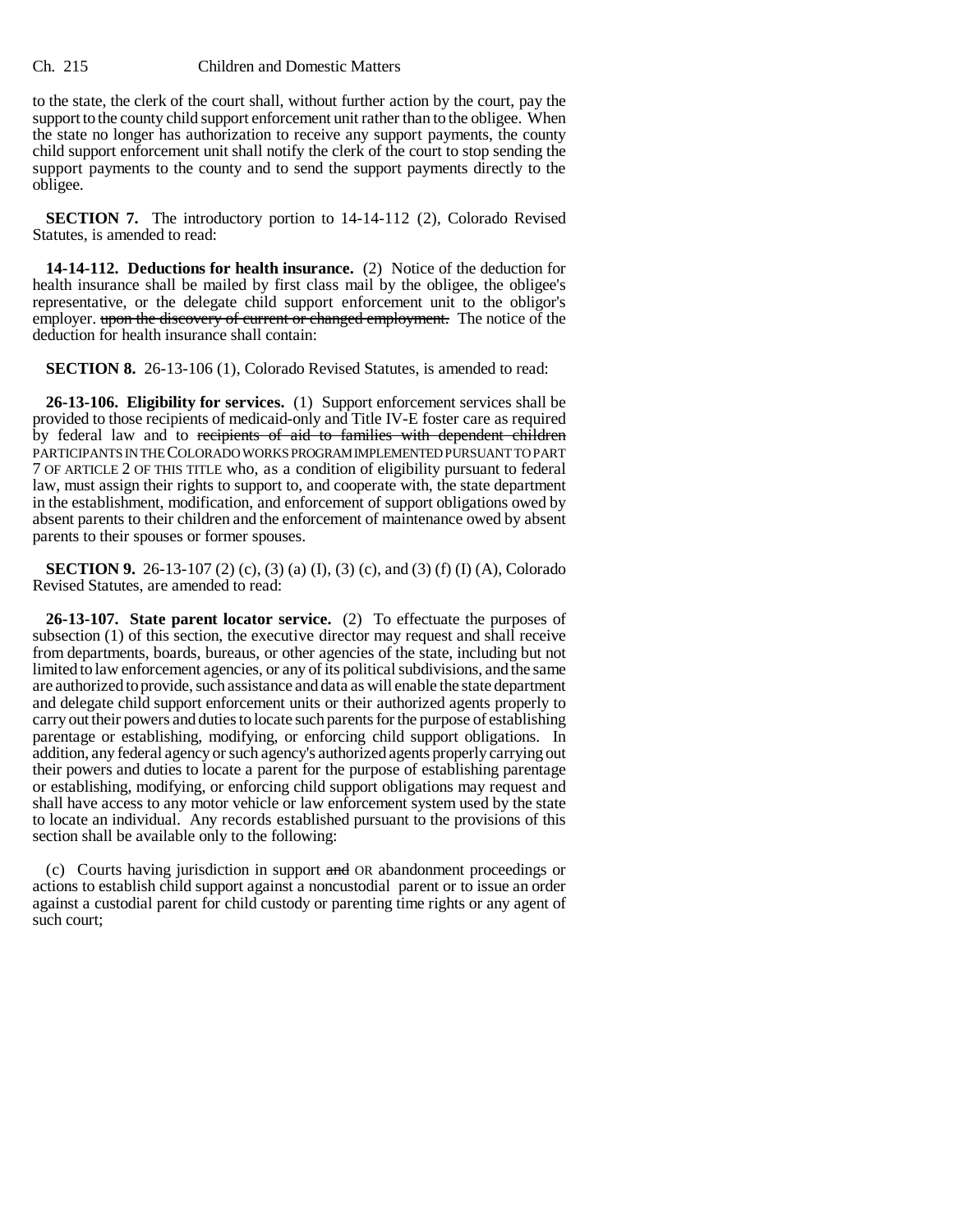(3) (a) (I) All departments and agencies of the state and local governments, including but not limited to law enforcement agencies, shall cooperate in the location of parents who have abandoned or deserted children irrespective of whether such children are or are not receiving aid to families with dependent children WHO QUALIFY UNDER SECTION 26-13-106; and, on request of a delegate child support enforcement unit or its authorized agent, the state department, or the district attorney of any judicial district in this state, they shall supply any information on hand, notwithstanding any other provisions of law making such information confidential, concerning:

(A) The location of any individual, INCLUDING THE INDIVIDUAL'S SOCIAL SECURITY NUMBER, MOST RECENT ADDRESS, AND THE NAME, ADDRESS, AND EMPLOYER IDENTIFICATION NUMBER OF THE INDIVIDUAL'S EMPLOYER, or facilitating the discovery of such individual's location, who is under an obligation to pay child support, against whom such an obligation is sought, or to whom such an obligation is owed;

(B) The individual's wages or other income from employment and any benefits of employment, including any right to or enrollment in group health care coverage; and

(C) The type, status, location, and amount of any assets of, or debts owed by or to, any such individual.

(c) The state parent locator service or  $a$  delegate child support enforcement unit THE EQUIVALENT OF A STATE CHILD SUPPORT ENFORCEMENT AGENCY OR DELEGATE CHILD SUPPORT ENFORCEMENT UNIT OF ANY OTHER STATE may initiate a request requiring any employer, trustee,  $\sigma$ r payor of funds, OR OTHER EMPLOYER located within this state or doing business in this state to provide any employment-related information held by such employer, trustee, or payor of funds concerning the location, benefits, income, and assets of parents with a child support obligation. INFORMATION ON THE EMPLOYMENT, COMPENSATION, AND BENEFITS OF ANY INDIVIDUAL FOR WHOM INFORMATION IS KNOWN. Compliance with such a request shall not subject the employer, trustee, or payor of funds to liability to the obligor for disclosing such information without a subpoena pursuant to this paragraph (c). THE STATE DEPARTMENT SHALL NOT USE THE PROVISIONS OF THIS PARAGRAPH (c) FOR THE INFORMATION-GATHERING PURPOSES OF THE FINANCIAL INSTITUTION DATA MATCH SYSTEM REQUIRED BY SECTION 26-13-128.

 $(f)$  (I)  $(A)$  The state parent locator service may initiate an administrative subpoena requiring any public utility to verify whether an individual who owes or is owed an obligation for child support debt, retroactive child support, or child support arrearages or against whom a support obligation is sought is a customer or was a recipient of services of the public utility and to provide the name and address of such individual and the names and addresses of the employers of such individual as appearing in the customer records of the public utility. Compliance with such an administrative subpoena shall not subject the public utility to liability to the individual for disclosing such information. THE STATE PARENT LOCATOR SERVICE OR THE EQUIVALENT OF A STATE CHILD SUPPORT ENFORCEMENT AGENCY OR DELEGATE CHILD SUPPORT ENFORCEMENT UNIT OF ANY OTHER STATE IS AUTHORIZED TO ISSUE AN ADMINISTRATIVE SUBPOENA TO GATHER FINANCIAL OR OTHER INFORMATION TO ESTABLISH, MODIFY, OR ENFORCE A SUPPORT ORDER. AN ADMINISTRATIVE SUBPOENA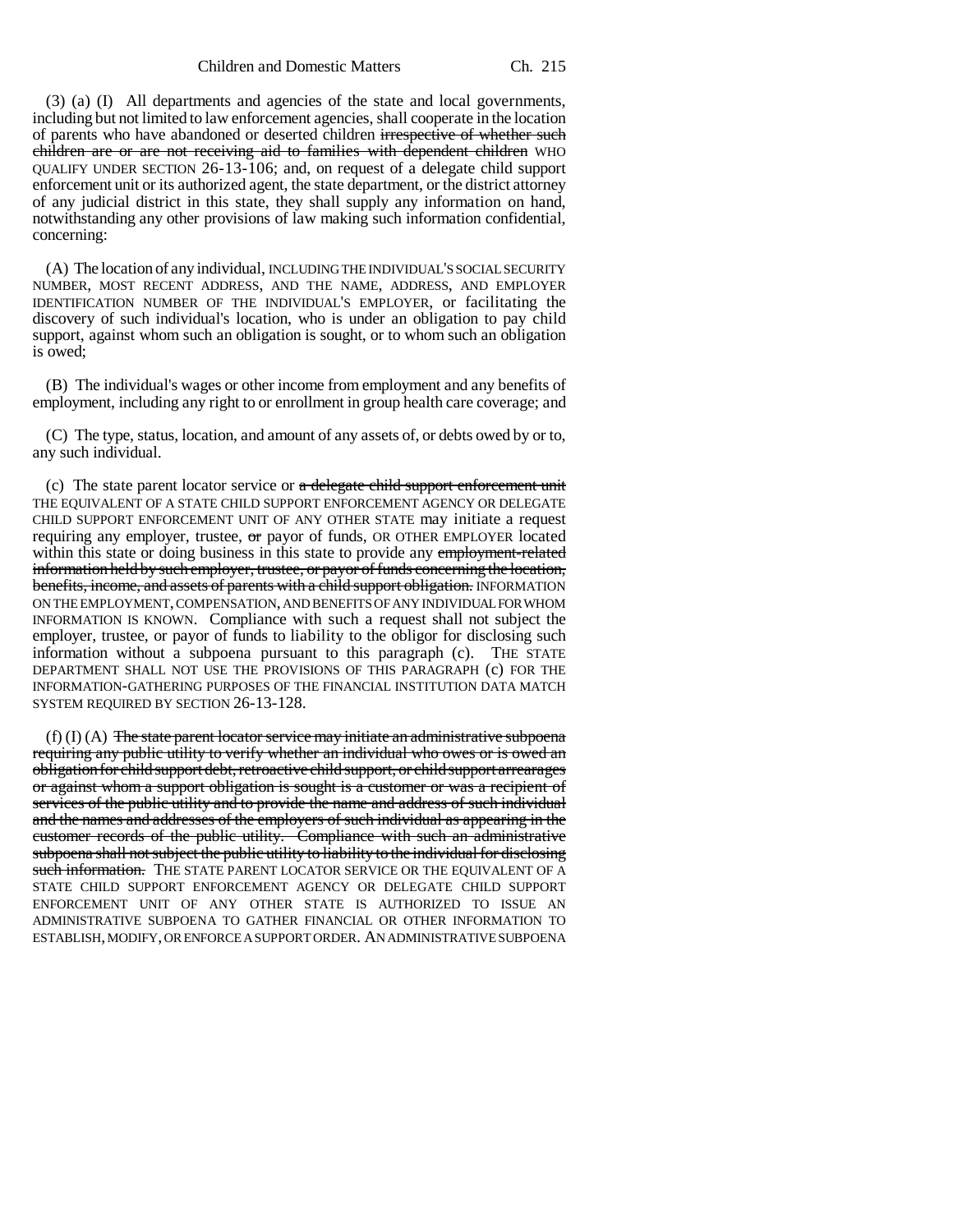IS AUTHORIZED TO BE ISSUED TO A PUBLIC UTILITY FOR RECORDS PERTAINING TO INDIVIDUALS WHO OWE OR ARE OWED CHILD SUPPORT OR AGAINST OR WITH RESPECT TO WHOM A SUPPORT OBLIGATION IS SOUGHT. SUCH SUBPOENA SHALL REQUIRE THE PUBLIC UTILITY TO FURNISH DOCUMENTATION PROVIDING THE NAMES AND ADDRESSES OF THESE INDIVIDUALS AND THE NAMES AND ADDRESSES OF THE EMPLOYERS OF SUCH INDIVIDUALS AS APPEARING IN THE CUSTOMER RECORDS OF THE PUBLIC UTILITY. A public utility responding to an administrative subpoena request shall be entitled to collect a reasonable fee for the processing of each such subpoena.

**SECTION 10.** 26-13-114 (1), (2), (3), (4), (5), (6), the introductory portion to (7), (7) (f), and (9), Colorado Revised Statutes, are amended to read:

**26-13-114. Family support registry - collection and disbursement of child support and maintenance - rules - legislative declaration.** (1) The general assembly hereby finds, determines, and declares that it has been demonstrated that the establishment and operation of  $\theta$  and ONE automated central payment registry for the processing of child support payments would be IS beneficial to the state in the collection and enforcement of family support obligations. particularly with respect to Title IV-D cases. It is the intent of the general assembly by enacting this section to authorize the implementation of  $a$  ONE central family support registry for the collection, receipt, and disbursement of payments with respect to:

(a) Child support obligations for children whose custodians are receiving child support enforcement services from delegate child support enforcement units (IV-D cases); AND

(b) It is the intent of the general assembly that, after the completion of the conversion of all IV-D cases to payment through the registry, the state department of human services shall evaluate and analyze the operation of the family support registry in order to determine the feasibility of expanding the registry to include the processing of some or all of the non-IV-D cases through the family support registry. CHILD SUPPORT OBLIGATIONS FOR CHILDREN WHOSE CUSTODIANS ARE NOT RECEIVING CHILD SUPPORT ENFORCEMENT SERVICES FROM DELEGATE CHILD SUPPORT ENFORCEMENT UNITS (NON-IV-D CASES), IF THE COURT ORDERS SUCH OBLIGATIONS TO BE PAID THROUGH THE FAMILY SUPPORT REGISTRY PURSUANT TO THIS TITLE, SECTION 14-10-117, C.R.S., OR TITLE 19, C.R.S., AND IF THE EXECUTIVE DIRECTOR OF THE STATE DEPARTMENT HAS NOTIFIED THE STATE COURT ADMINISTRATOR PURSUANT TO SUBSECTION (5) OF THIS SECTION THAT THE JUDICIAL DISTRICT IN WHICH THE COURT ISSUING THE ORDER IS SITUATED IS READY TO PARTICIPATE IN THE FAMILY SUPPORT REGISTRY.

(2) "Family support registry" means a central registry maintained and operated by the state department of human services acting as the child support enforcement agency which THAT receives, processes, disburses, and maintains a record of the payment of child support, child support when combined with maintenance, child support arrears, or child support debt made pursuant to court order or administrative order. The family support registry shall be used only for the collection and processing of child support payments for IV-D cases or IV-D orders.

(3) The child support enforcement agency is authorized to establish and maintain or contract for the establishment and maintenance of a family support registry to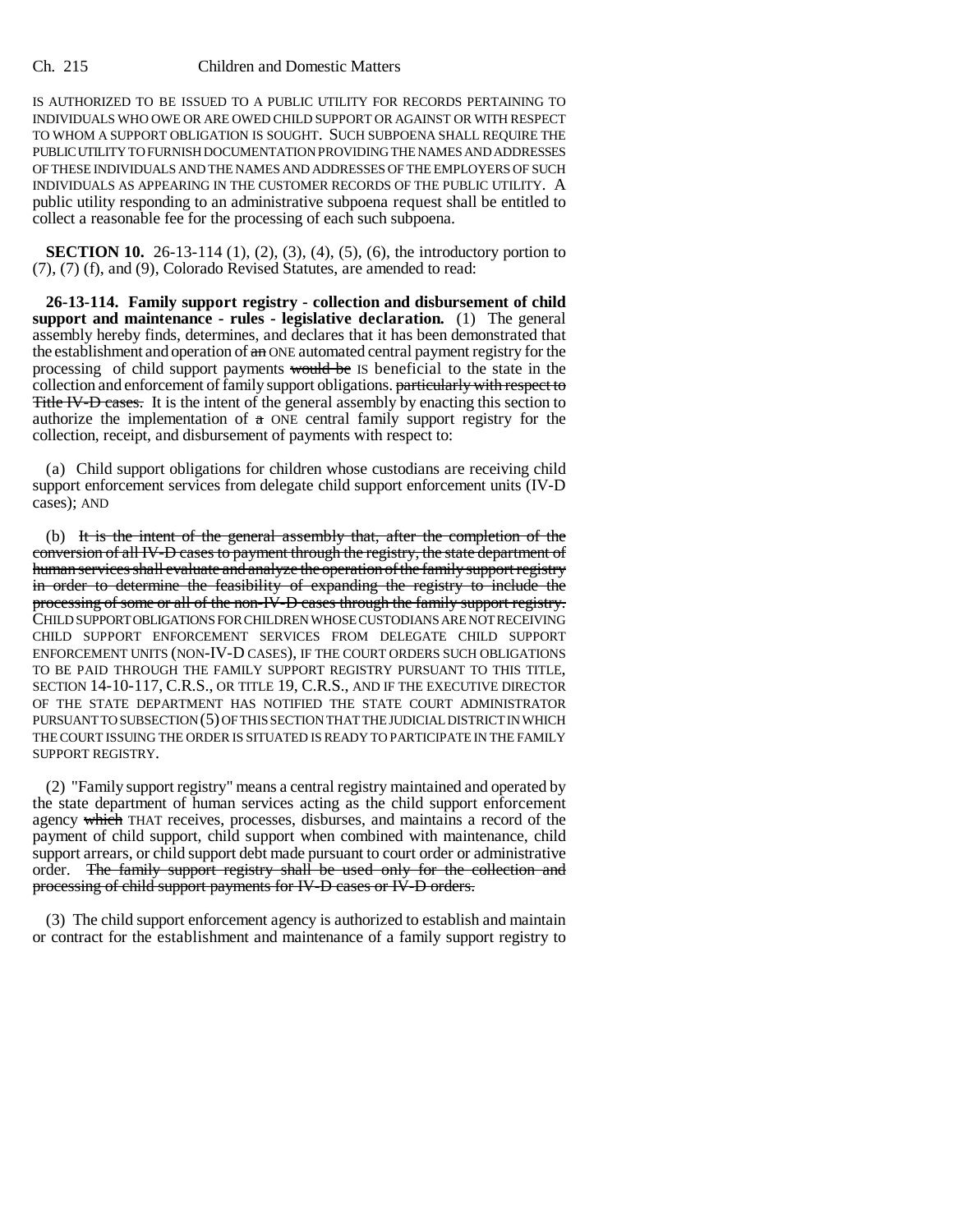receive, process, and disburse support payments. for IV-D cases or IV-D orders. Development and operation of the family support registry shall be subject to available appropriations.

(4) In implementing OPERATING the family support registry, the child support enforcement agency is authorized to:

(a) Receive, process, and disburse payments for child support, child support when combined with maintenance, child support arrears, or child support debt; for any IV-D case or IV-D order;

(b) Maintain records of any payments collected, processed, and disbursed through the family support registry;

(c) Establish and maintain a separate record for payments made through the registry as a result of a judgment remedy;

(d) Answer inquiries from authorized parties concerning payments processed through the family support registry;

(e) Collect a fee for the processing of insufficient funds checks and issue a notice to the originator of any insufficient funds check that no further checks will be accepted from such person and that future payments shall be required to be paid by cash or certified funds. IN THE EVENT THAT A DISBURSEMENT TO THE OBLIGEE BECOMES UNFUNDED DUE TO INSUFFICIENT FUNDS, STOP PAYMENT, OR OTHER REASON, THE UNFUNDED DISBURSEMENT MAY BE RECOVERED FROM THE NEXT PAYMENT. The department of human services shall insure that provisions are available for obligors to make cash payments through their county child support enforcement units.

 $(5)$  On and after July 1, 1991, the child support enforcement agency shall begin implementing the family support registry in particular counties and judicial districts as designated by the executive director of the state department of human services. The executive director of the state department of human services shall inform the state court administrator when a particular county or judicial district is ready to implement and participate in the family support registry. ON AND AFTER JULY 1, 1998, THE CHILD SUPPORT ENFORCEMENT AGENCY AND THE OFFICE OF THE STATE COURT ADMINISTRATOR SHALL JOINTLY BEGIN IMPLEMENTING THE FAMILY SUPPORT REGISTRY IN PARTICULAR COUNTIES AND JUDICIAL DISTRICTS WITH RESPECT TO NON-IV-D CASES AND ORDERS IN WHICH PAYMENTS ARE DIRECTED TO BE PAID THROUGH THE FAMILY SUPPORT REGISTRY, AS MUTUALLY AGREED BY THE EXECUTIVE DIRECTOR AND THE STATE COURT ADMINISTRATOR. THE EXECUTIVE DIRECTOR OF THE STATE DEPARTMENT SHALL INFORM THE STATE COURT ADMINISTRATOR WHEN A PARTICULAR COUNTY OR JUDICIAL DISTRICT IS READY TO IMPLEMENT AND PARTICIPATE IN THE FAMILY SUPPORT REGISTRY FOR NON-IV-D CASES. THE FAMILY SUPPORT REGISTRY SHALL BE AVAILABLE FOR USE BY ALL COUNTIES AND JUDICIAL DISTRICTS NO LATER THAN OCTOBER 1, 1999.

(6) Upon implementation of the family support registry in a particular county or judicial district, the following procedures shall be followed:

(a) All court orders entered or modified and all administrative orders issued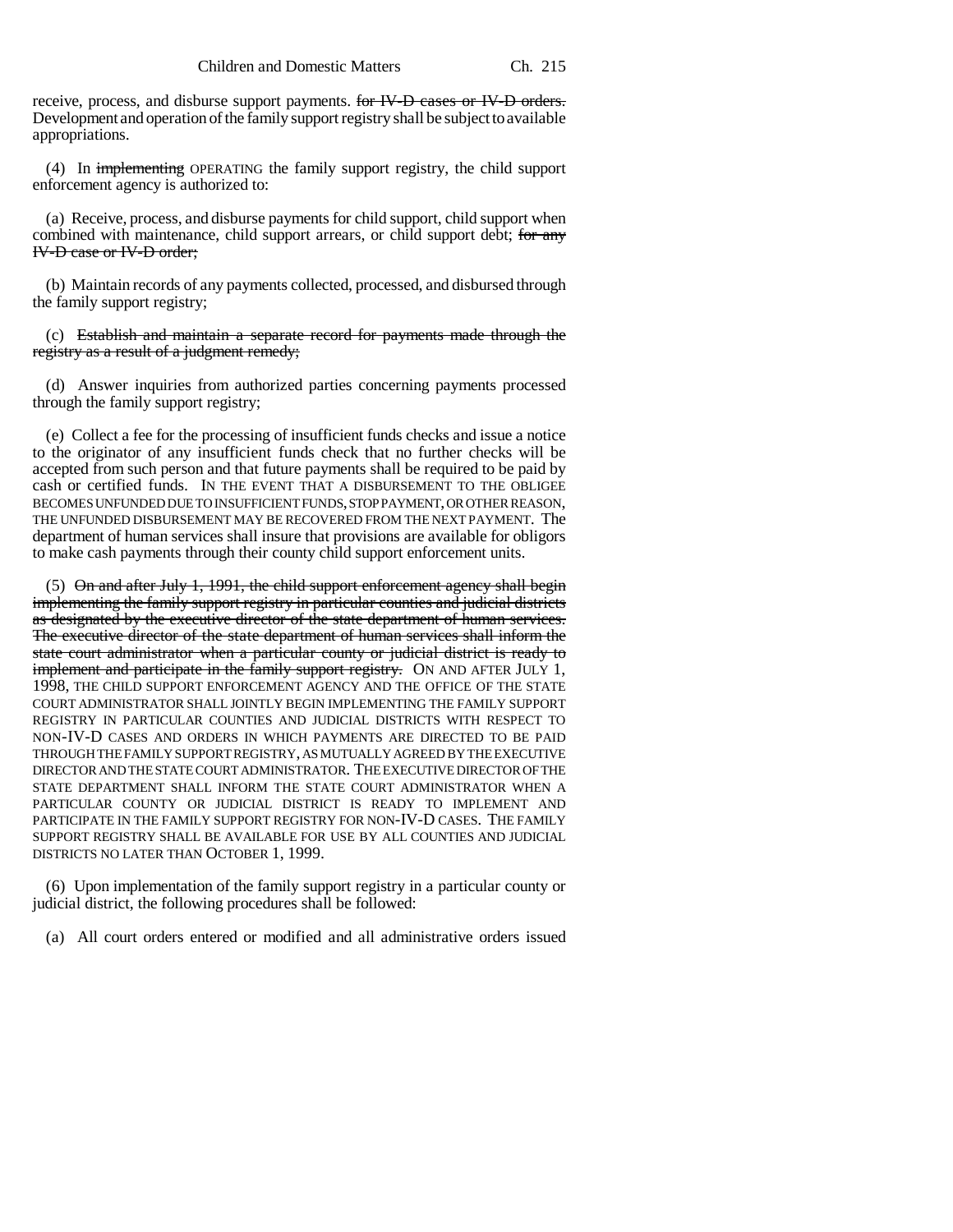pursuant to article 13.5 of this title with respect to a IV-D case or IV-D order shall include an order that support payments for child support, child support when combined with maintenance, child support arrears, or child support debt shall be made through the family support registry PURSUANT TO THIS TITLE OR TITLE 14 OR 19, C.R.S., THAT REQUIRE PAYMENTS FOR CHILD SUPPORT, CHILD SUPPORT WHEN COMBINED WITH MAINTENANCE, CHILD SUPPORT ARREARS, OR CHILD SUPPORT DEBT TO BE PAID THROUGH A REGISTRY SHALL BE MADE THROUGH THE FAMILY SUPPORT REGISTRY EXCEPT AS PROVIDED BY SECTION 14-14-111.5 (3) (a) (II), C.R.S.

(b) The delegate child support enforcement unit for each county implementing the family support registry shall send or cause to be sent a notice to redirect payments, by first class mail. FOR NON-IV-D CASES OR ORDERS THAT REQUIRE PAYMENTS TO BE MADE TO THE CLERK OF THE COURT, THE DISTRICT COURT FOR EACH COUNTY AND THE DENVER JUVENILE COURT SHALL SEND OR CAUSE TO BE SENT A NOTICE TO REDIRECT PAYMENTS TO THE FAMILY SUPPORT REGISTRY ONCE THE EXECUTIVE DIRECTOR OF THE STATE DEPARTMENT HAS NOTIFIED THE STATE COURT ADMINISTRATOR THAT THE JUDICIAL DISTRICT IN WHICH THE COURT IS SITUATED, PURSUANT TO SUBSECTION (5) OF THIS SECTION, IS READY TO PARTICIPATE IN THE FAMILY SUPPORT REGISTRY. The notice shall BE SENT BY FIRST-CLASS MAIL AND SHALL state that all payments shall be made to the family support registry. The notice shall be sent to the following persons:

(I) Any obligor who is obligated to make payments for child support, child support when combined with maintenance, child support arrears, or child support debt under a court order or administrative order in a IV-D case where the order does not already specify paying through the family support registry; IN NON-IV-D CASES IN WHICH THERE IS AN ORDER TO MAKE THE PAYMENTS THROUGH A REGISTRY, ANY OBLIGOR WHO IS OBLIGATED TO PAY CHILD SUPPORT OR CHILD SUPPORT WHEN COMBINED WITH MAINTENANCE WHERE THE ORDER DOES NOT ALREADY SPECIFY PAYING THROUGH THE FAMILY SUPPORT REGISTRY;

(II) Any employer or trustee who has been withholding wages under a wage assignment pursuant to section 14-14-107, C.R.S., as it existed prior to July 1, 1996;

(III) Any employer or other payor of funds who has been withholding income pursuant to an income assignment pursuant to section 14-14-111, C.R.S., as it existed prior to July 1, 1996, or section 14-14-111.5, C.R.S.;

(IV) Any obligor or employer who receives a notice to redirect payments as specified in subparagraph  $(\tilde{I})$  of this paragraph  $(b)$  who fails to make the payments to the family support registry and who continues to make payments to the court or to the delegate child support enforcement unit shall be sent a second notice to redirect payments. The second notice shall be sent certified mail, return receipt requested. Such notice shall contain all of the information required to be included in the first notice to redirect payments and shall further state that the obligor or employer has failed to make the payments to the correct agency and that he THE OBLIGOR OR EMPLOYER shall redirect the payments to the family support registry at the address indicated in the notice. Failure to make payments to the family support registry after a second notice shall be grounds for filing a motion for contempt.

(c) Any payment required to be made to the family support registry  $\frac{1}{2}$  which THAT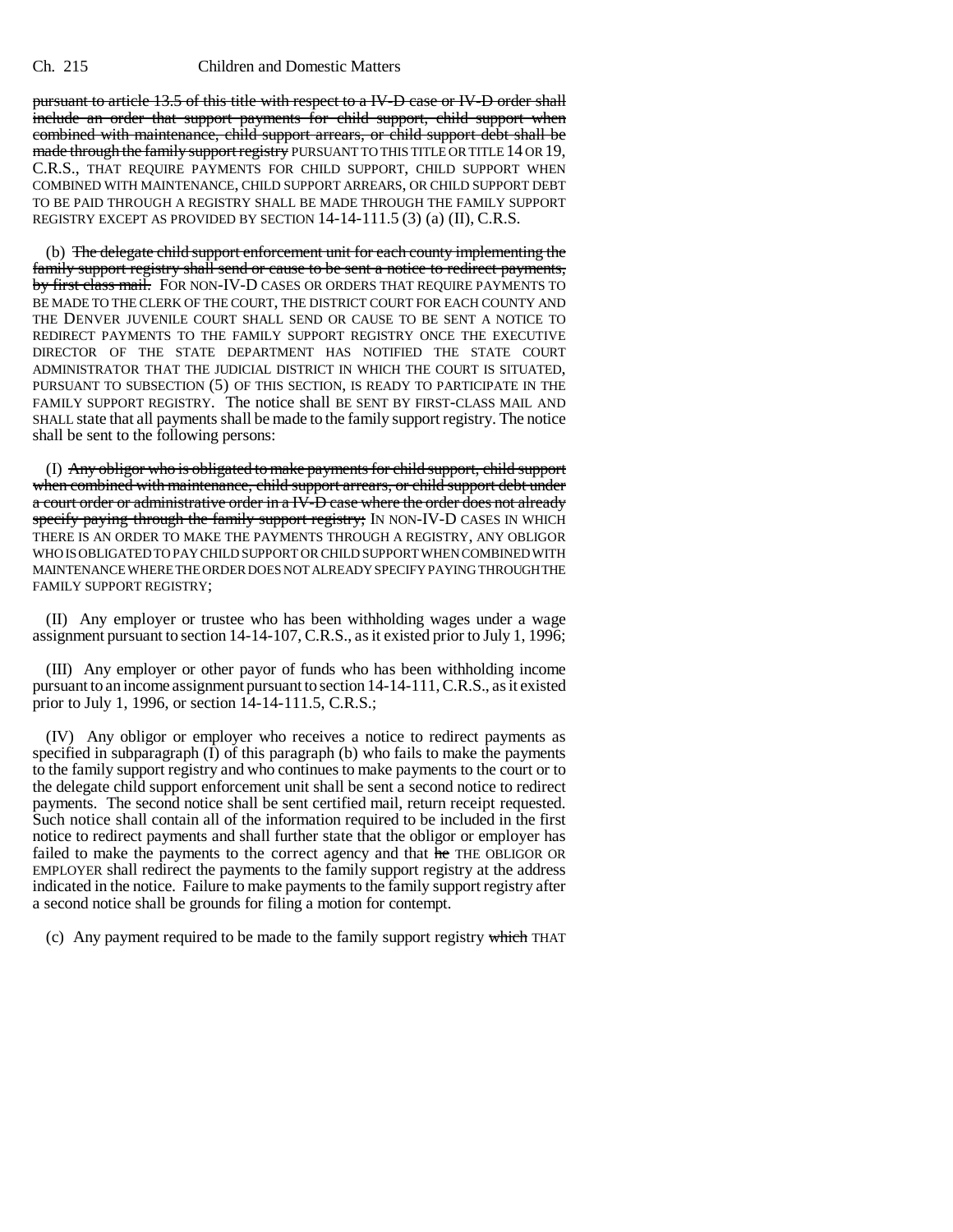is received by the court or by a delegate child support enforcement unit shall be forwarded to the family support registry within five working days after receipt. Any such payments forwarded shall be identified with the information specified by the family support registry, including but not limited to, the court case number, the county where the court case originated, and the name of the obligor. A copy of the notice to redirect payments described in subparagraph (I), (II), (III), or (IV) of paragraph (b) of this subsection  $(6)$  shall be mailed to the obligee and the court. AND TO THE COURT IN CASES OF A IV-D CASE OR ORDER, BY FIRST CLASS MAIL.

(d) If the delegate child support enforcement unit is no longer required to provide enforcement services pursuant to section 26-13-106 and payments are received through the family support registry, the registry may refer such payments to the court where the order was established and notify the obligor to direct future payments to such court.

(7) All support orders entered or modified after July  $1, 1990$ , shall contain:

(f) A statement that the parties are required to notify the family support registry, IF THE SUPPORT ORDER REQUIRES PAYMENTS TO BE MADE THROUGH THE FAMILY SUPPORT REGISTRY, of any change in residential AND MAILING address of the obligor or obligee or of any change in address of the employer or payor of funds or any other changes that may affect the administration of the support order, including changes in employment of the obligor.

(9) (a) The judicial department and the department of human services shall cooperate in the transfer of the functions relating to the collection of child support from the judicial department to the department of human services.

(b) THE COURT SHALL PROVIDE THE FOLLOWING INFORMATION TO THE FAMILY SUPPORT REGISTRY, IF AVAILABLE, IN THOSE CASES IN WHICH THE COURT ORDERS PAYMENT TO BE MADE THROUGH THE FAMILY SUPPORT REGISTRY:

(I) THE DATE OF THE ORDER;

- (II) THE COURT CASE NUMBER;
- (III) THE NAME AND ADDRESS OF THE OBLIGOR;
- (IV) THE NAME AND ADDRESS OF THE OBLIGEE; AND

(V) THE NAME AND ADDRESS OF THE OBLIGOR'S EMPLOYER.

**SECTION 11.** 26-13-115.5, Colorado Revised Statutes, is amended to read:

**26-13-115.5. Family support registry fund created.** There is hereby created in the state treasury a fund to be known as the family support registry fund, which shall consist of any moneys credited thereto pursuant to section 26-13-108. Moneys in the fund shall be used to implement and operate the family support registry created in section  $26-13-114$ . FROM THE INVESTMENT EARNINGS ON MONEYS DEPOSITED WITH THE STATE TREASURER, ACCRUING FROM COLLECTIONS FOR CHILD SUPPORT RECEIVED BY THE FAMILY SUPPORT REGISTRY, OR ACCRUING FROM MISCELLANEOUS SOURCES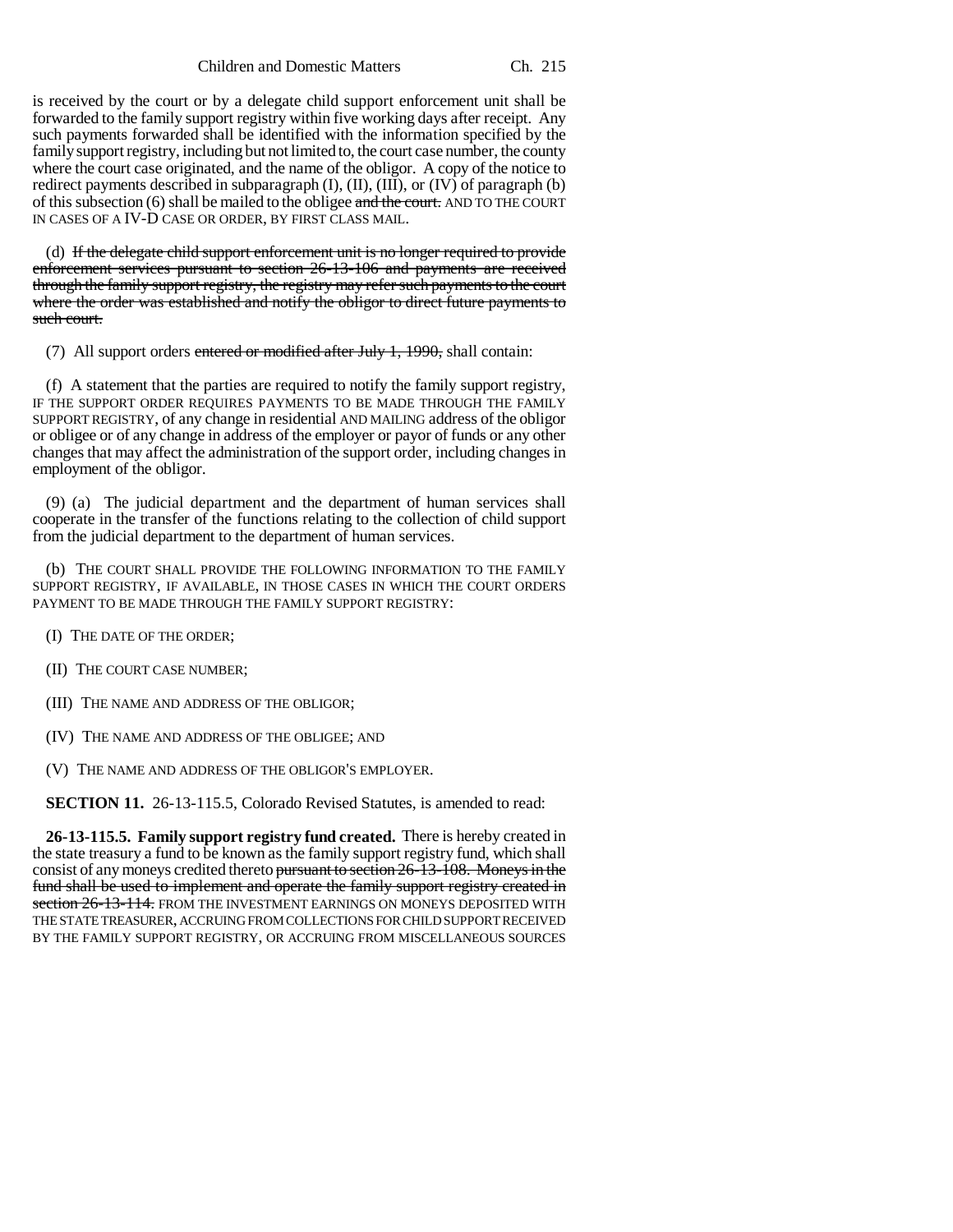SUCH AS UNDELIVERABLE CHILD SUPPORT PAYMENTS. MONEYS IN THE FAMILY SUPPORT REGISTRY FUND SHALL BE USED TO REIMBURSE THE FAMILY SUPPORT REGISTRY FOR UNFUNDED PAYMENTS BY NONCUSTODIAL PARENTS OR OTHER INCIDENTAL EXPENDITURES ASSOCIATED WITH THE OPERATION OF THE FAMILY SUPPORT REGISTRY. The moneys in the family support registry fund shall not be credited or transferred to the general fund or any other fund of the state.

**SECTION 12.** 26-13-119 (2), Colorado Revised Statutes, is amended to read:

**26-13-119. Distribution of amounts collected.** (2) Notwithstanding any provision in the Colorado rules of civil procedure to the contrary, any amounts collected by the delegate child support enforcement agency, except for federal income tax refund offsets, and state income tax refund offsets, shall be allocated and distributed first to satisfy the required support obligation for the month in which the collection was received. In cases where some portion of an amount collected pursuant to execution on a judgment is diverted to satisfy the required support obligation for the month in which the collection was received, the delegate child support enforcement agency shall file a partial satisfaction of judgment with the court which THAT reflects the portion of the amount collected that is actually allocated and distributed to satisfy the judgment.

**SECTION 13.** 26-13-127 (2) and (3), Colorado Revised Statutes, are amended to read:

**26-13-127. State case registry.** (2) The judicial department shall collect and electronically transfer on a weekly basis, or more frequently as mutually agreeable, to the state department, or its agent, the following basic elements of all child support orders established or modified on or after October 1, 1998, which shall be stored in the state case registry:

(a) The name of the court, the county, and the case number;

(b) The names of the obligor,  $\frac{1}{2}$  and the obligee, AND THE CHILDREN WHO ARE THE SUBJECT OF THE ORDER;

(c) The social security number of each parent;

(d) THE DATE OF BIRTH OF EACH CHILD FOR WHOM THE ORDER REQUIRES THE PAYMENT OF CHILD SUPPORT;

 $(d)$  (e) The date the child support order was established or modified;

(f) THE AMOUNT OF MONTHLY OR OTHER PERIODIC SUPPORT OWED UNDER THE ORDER.

(3) For each case in which services are being provided under Title IV-D of the federal "Social Security Act", as amended, and for which a support order has been established or modified, the state case registry shall include the basic information listed in subsection (2) of this section and the following additional information:

(a) The amount of monthly support owed under the order and other Amounts owed,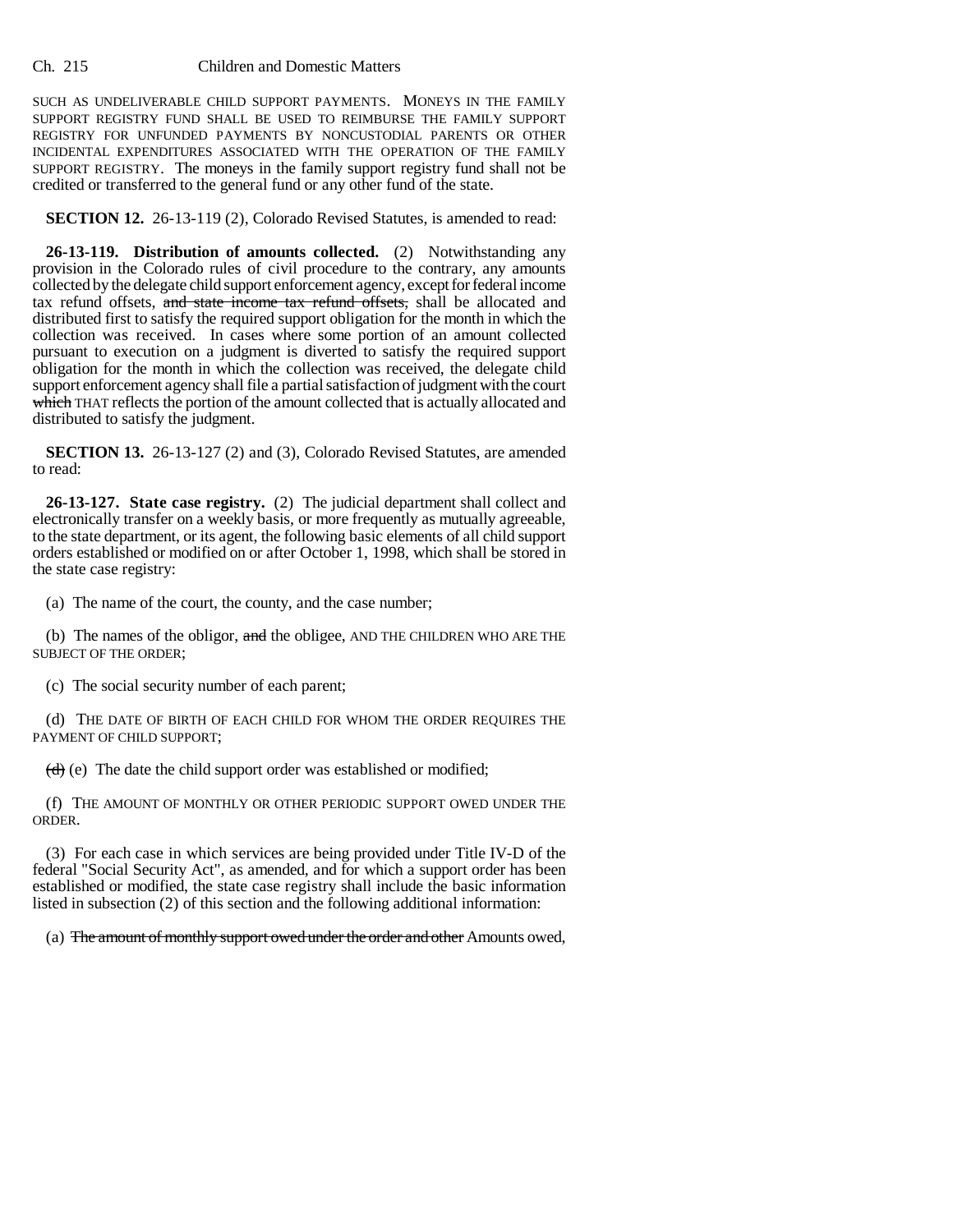including arrears, interest, or late payment penalties and fees, due or past-due, under the order;

(b) The distribution of collected amounts;

(c) The date of birth of any child for whom the order requires the payment of support;

(d) The amount of any lien imposed with respect to the order pursuant to section 14-10-122 (1.5), C.R.S.

**SECTION 14.** 14-10-122 (1) (a), (1) (c), (1) (d), and (5), Colorado Revised Statutes, are amended to read:

**14-10-122. Modification and termination of provisions for maintenance, support, and property disposition - automatic lien.** (1) (a) Except as otherwise provided in section 14-10-112 (6), the provisions of any decree respecting maintenance may be modified only as to installments accruing subsequent to the motion for modification and only upon a showing of changed circumstances so substantial and continuing as to make the terms unfair, and, EXCEPT AS OTHERWISE PROVIDED IN SUBSECTION (5) OF THIS SECTION, the provisions of any decree respecting child support may be modified only as to installments accruing subsequent to the filing of the motion for modification and only upon a showing of changed circumstances that are substantial and continuing or on the ground that the order does not contain a provision regarding medical support, such as insurance coverage, payment for medical insurance deductibles and copayments, or unreimbursed medical expenses. The provisions as to property disposition may not be revoked or modified unless the court finds the existence of conditions that justify the reopening of a judgment.

(c) In any action or proceeding in any court of this state in which child support, maintenance when combined with child support, or maintenance is ordered, a payment becomes a final money judgment, referred to in this section as a support judgment, when it is due and not paid. Such payment shall not be retroactively modified except pursuant to paragraph (a) of this subsection (1) and may be enforced as other judgments without further action by the court; EXCEPT THAT AN EXISTING CHILD SUPPORT ORDER WITH RESPECT TO CHILD SUPPORT PAYABLE BY THE OBLIGOR MAY BE MODIFIED RETROACTIVELY TO THE TIME THAT A MUTUALLY AGREED UPON CHANGE OF PHYSICAL CUSTODY OCCURS PURSUANT TO SUBSECTION (5) OF THIS SECTION. A support judgment is entitled to full faith and credit and may be enforced in any court of this state or any other state. In order to enforce a support judgment, the obligee shall file with the court that issued the order a verified entry of support judgment specifying the period of time that the support judgment covers and the total amount of the support judgment for that period. The obligee or the delegate child support enforcement unit shall not be required to wait fifteen days to execute on such support judgment. A verified entry of support judgment is not required to be signed by an attorney. A verified entry of support judgment may be used to enforce a support judgment for debt entered pursuant to section 14-14-104. The filing of a verified entry of support judgment shall revive all individual support judgments that have arisen during the period of time specified in the entry of support judgment and which THAT have not been satisfied, pursuant to rule 54 (h) of the Colorado rules of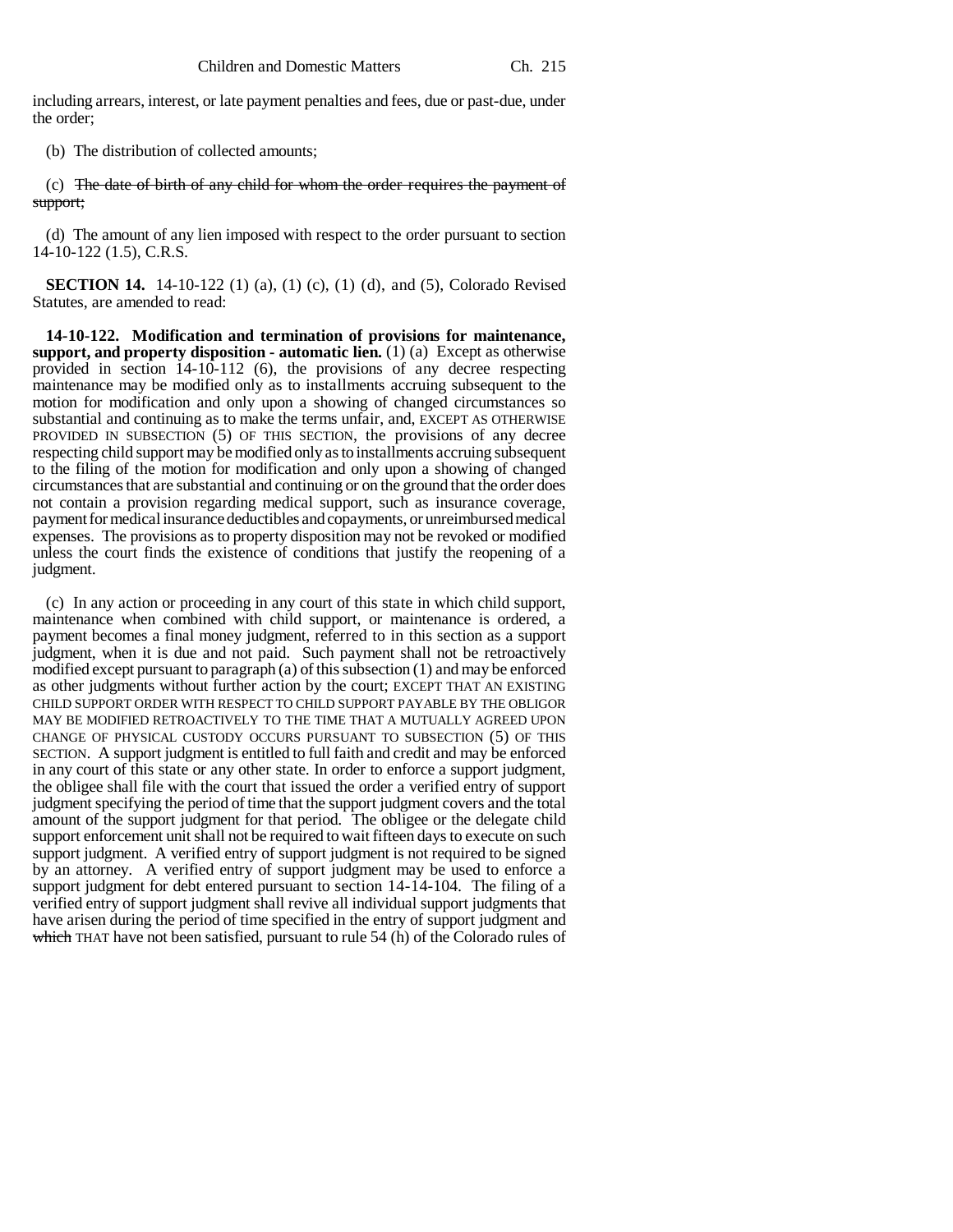civil procedure, without the requirement of a separate motion, notice, or hearing. Notwithstanding the provisions of this paragraph (c), no court order for support judgment nor verified entry of support judgment shall be required in order for the county and state child support enforcement units to certify past-due amounts of child support to the internal revenue service or to the department of revenue for purposes of intercepting a federal or state tax refund or lottery winnings.

(d) If maintenance or child support is modified pursuant to this section, the modification should be effective as of the date of the filing of the motion, unless the court finds that it would cause undue hardship or substantial injustice OR UNLESS THERE HAS BEEN A MUTUALLY AGREED UPON CHANGE OF PHYSICAL CUSTODY AS PROVIDED FOR IN SUBSECTION (5) OF THIS SECTION. In no instance shall the order be retroactively modified prior to the date of filing, UNLESS THERE HAS BEEN A MUTUALLY AGREED UPON CHANGE OF PHYSICAL CUSTODY. The court may modify installments of maintenance or child support due between the filing of the motion and the entry of the order even if the circumstances justifying the modification no longer exist at the time the order is entered.

(5) NOTWITHSTANDING THE PROVISIONS OF SUBSECTION (1) OF THIS SECTION, when a voluntary MUTUALLY AGREED UPON change of physical custody occurs, the provisions for CHILD support OF THE OBLIGOR UNDER THE EXISTING CHILD SUPPORT ORDER, if modified pursuant to this section, will be modified as of the date when physical custody was changed. When a voluntary MUTUALLY AGREED UPON change of physical custody occurs, parties are encouraged to avail themselves of the provision for updating and modifying a child support order without a court hearing, which THAT is set forth in section  $14-10-115$  (3) (b) (II).

**SECTION 15.** 14-14-111.5 (3) (b) (III), Colorado Revised Statutes, is amended to read:

**14-14-111.5. Income assignments for child support or maintenance.** (3) **Activation of income assignment.** Income assignments shall be activated in accordance with the following provisions:

(b) (III) **Affidavit requirements.** The party activating an income assignment based on an order entered during the time periods described in paragraph (a), (b), or (d) of subsection (2) of this section shall prepare an affidavit of arrears, which shall state the type and amount of support ordered per month and the date upon which the payment was due and, if the payments were to be made into the court registry OR THE FAMILY SUPPORT REGISTRY, state that the full payment was not received by the registry on or before the due date or, if the payments were to be made to the obligee directly, state that the obligee did not receive the full payment on or before the due date, the date and amount of any modifications of the order, the period or periods of time the arrears accrued, the total amount of support that should have been paid, the total amount actually paid, and the total arrears, plus interest, due. If the income assignment is being activated pursuant to sub-subparagraph (A) or (B) of subparagraph (I) of this paragraph (b), the affidavit shall be filed with the court at the time of activation. If payments were ordered to be made through the family support registry, a copy of the payment record maintained by the family support registry shall be sufficient proof of payments made, and no affidavit shall be required. If the income assignment is being activated pursuant to sub-subparagraph (C) of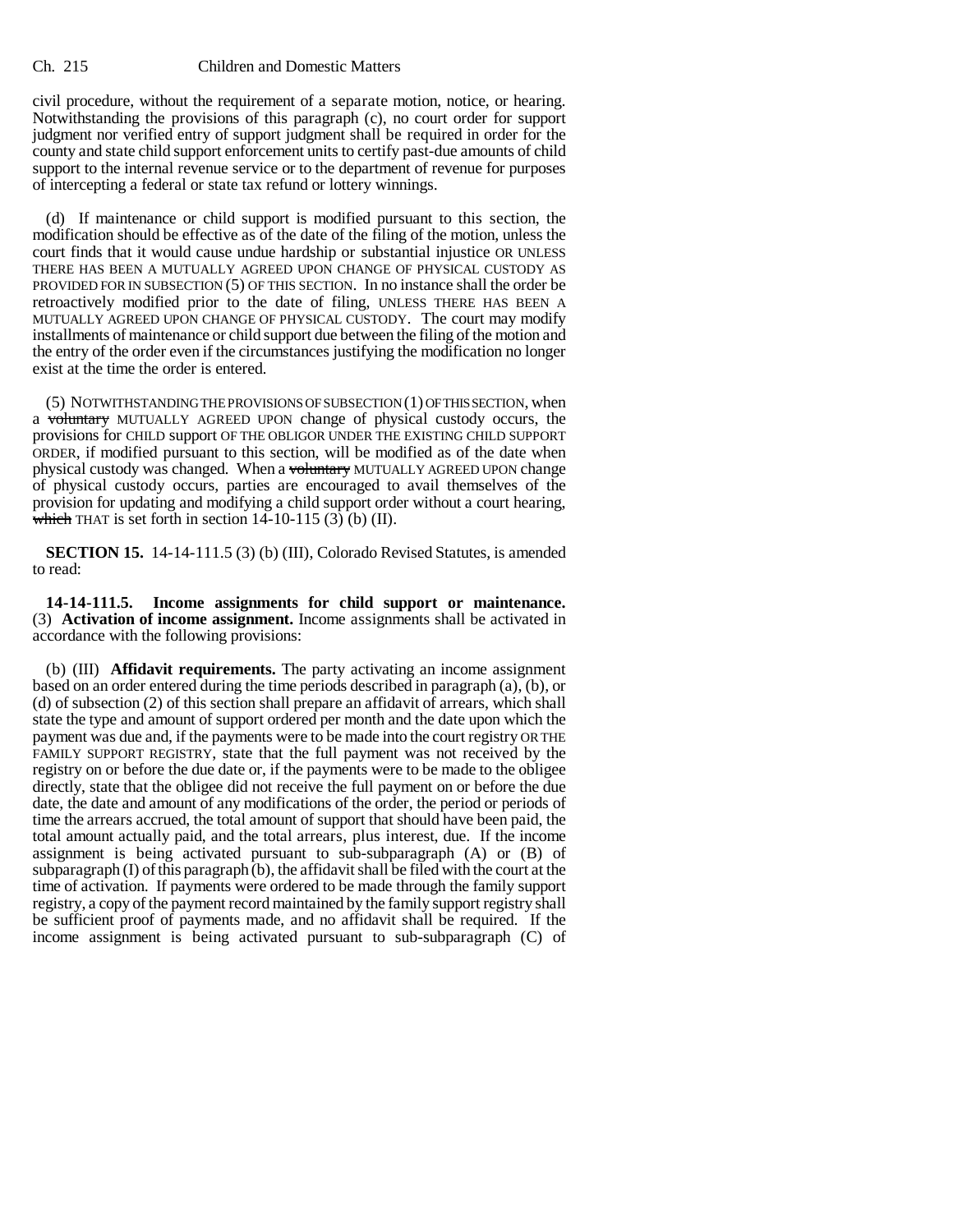subparagraph (I) of this paragraph (b), the affidavit shall be filed with the advance notice of activation.

**SECTION 16.** 19-4-118 (2), Colorado Revised Statutes, is amended to read:

**19-4-118. Enforcement of judgment or order.** (2) The court may order support payments to be made to the mother OBLIGEE, the clerk of the court, IN THOSE CASES IN WHICH THE EXECUTIVE DIRECTOR OF THE DEPARTMENT OF HUMAN SERVICES HAS NOTIFIED THE STATE COURT ADMINISTRATOR PURSUANT TO SECTION 26-13-114 (5), C.R.S., THAT THE JUDICIAL DISTRICT IN WHICH THE COURT IS SITUATED IS READY TO PARTICIPATE IN THE FAMILY SUPPORT REGISTRY, THROUGH THE FAMILY SUPPORT REGISTRY, or a person, corporation, or agency designated to administer them for the benefit of the child under the supervision of the court. THE COURT MAY NOT ORDER PAYMENTS TO BE MADE TO THE CLERK OF THE COURT ONCE PAYMENTS MAY BE MADE THROUGH THE FAMILY SUPPORT REGISTRY.

**SECTION 17.** 26-2-716 (2) (f), Colorado Revised Statutes, is amended to read:

**26-2-716. County duties - appropriations - penalties - incentives.** (2) In connection with administering a county block grant, a county department shall:

(f) Provide Title IV-D services to participants and require assignment of rights to child support by participants and participant cooperation with establishment and collection of child support, EXCEPT AS TO PARTICIPANTS RECEIVING A DIVERSION GRANT AS THAT TERM IS DEFINED IN SECTION 26-2-703 (10);

**SECTION 18. Repeal.** 13-32-101 (1) (a.5), Colorado Revised Statutes, is repealed as follows:

**13-32-101. Docket fees in civil actions - support registry fund created.** (1) At the time of first appearance in all civil actions and special proceedings in all courts of record, except in the supreme court and the court of appeals, and except in the probate proceedings in the district court or probate court of the city and county of Denver, and except as provided in subsection (2) of this section and in sections 13-32-103 and 13-32-104, there shall be paid in advance the total docket fees, as follows:

 $(a.5)$  (I) By a person directed to make support payments through the registry of the court:

(A) An initial one-time fee, in an amount to be determined annually by the chief justice of the Colorado supreme court, but not greater than thirty dollars, to cover the direct and indirect costs associated with the establishment of an account for that person, which fee shall be paid by such person at the time of the entry of such decree or order; and

(B) A minimal processing fee, in an amount to be determined annually by the chief justice of the Colorado supreme court, but not greater than three dollars, to cover the direct and indirect costs associated with processing a support payment, for each and every support payment made by such person, which fee shall be paid by such person each time a support payment is made.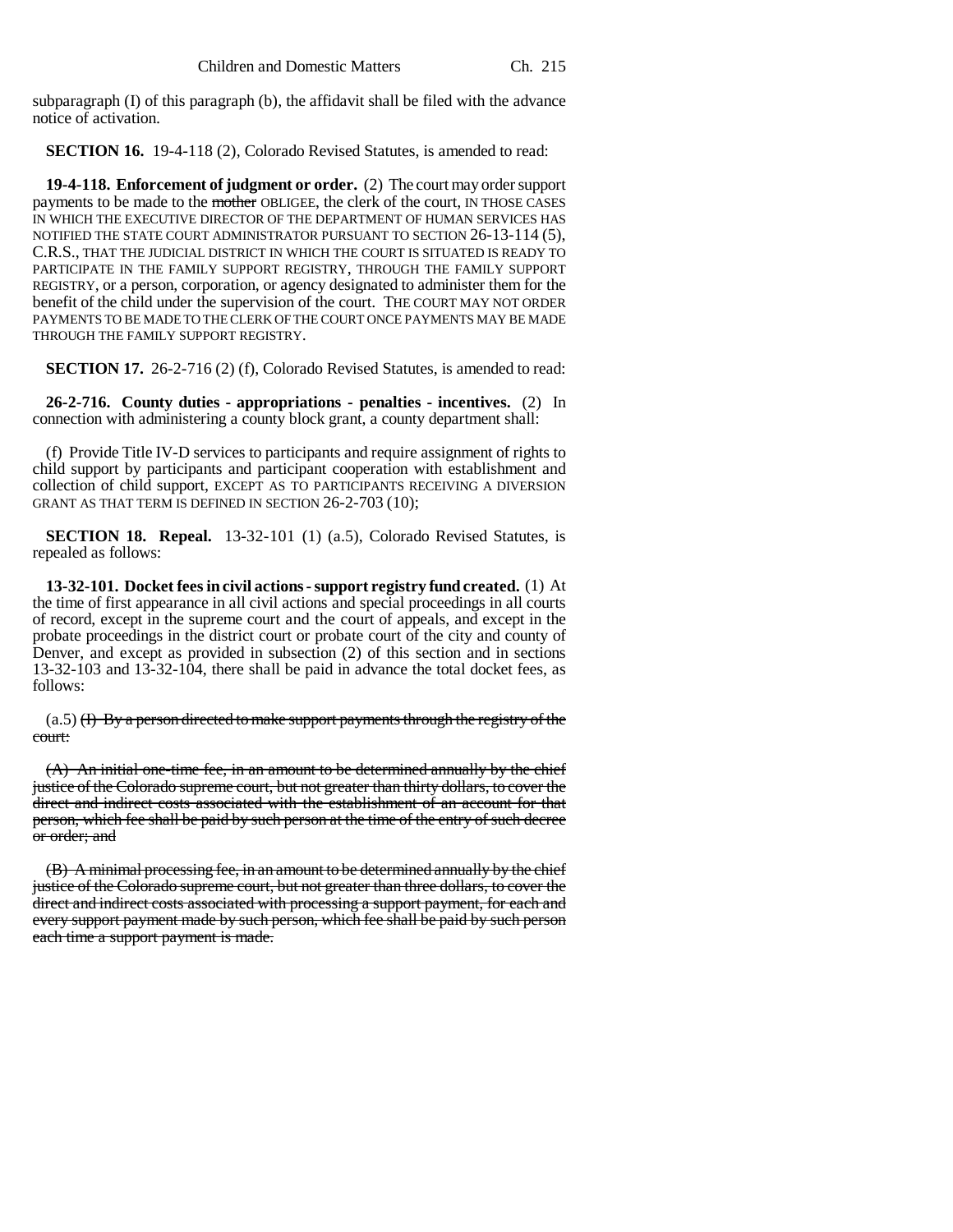(II) The fees collected pursuant to subparagraph  $(I)$  of this paragraph  $(a.5)$  shall be transmitted to the state treasurer, who shall credit the same to the support registry fund, which fund is hereby created. The moneys in the fund shall be subject to annual appropriation by the general assembly for the direct and indirect costs of processing and distributing support payments required to be paid through the court registry.

**SECTION 19.** 26-1-114 (3) (c) (I), Colorado Revised Statutes, is amended to read:

**26-1-114. Records confidential - authorization to obtain records of assets release of location information to law enforcement agencies - outstanding felony arrest warrants.** (3) (c) (I) In order to determine if applicants for or recipients of public or medical assistance have assets within eligibility limits, the state department of human services or the state department of health care policy and financing may provide a list of information identifying these applicants or recipients to any financial institution, as defined in section 15-15-201 (4), C.R.S., or to any insurance company. This information may include identification numbers or social security numbers. The state department of human services or the state department of health care policy and financing may require any such financial institution or insurance company to provide a written statement disclosing any assets held on behalf of individuals adequately identified on the list provided. Before a termination notice is sent to the recipient, the county department in verifying the accuracy of the information obtained as a result of the match shall contact the recipient and inform him OR HER of the apparent results of the computer match and give the recipient the opportunity to explain or correct any erroneous information secured by the match. The requirement to run a computerized match shall apply only to information which THAT is entered in the financial institution's or insurance company's data processing system on the date the match is run and shall not be deemed to require any such institution or company to change its data or make new entries for the purpose of comparing identifying information. The cost of providing such computerized match shall be borne by the appropriate state department. THE STATE DEPARTMENT OF HUMAN SERVICES SHALL NOT USE THE PROVISIONS OF THIS SUBPARAGRAPH (I) FOR THE INFORMATION-GATHERING PURPOSES OF THE FINANCIAL INSTITUTION DATA MATCH SYSTEM REQUIRED BY SECTION 26-13-128.

**SECTION 20. Repeal.** 42-2-127.5 (5), Colorado Revised Statutes, is repealed as follows:

**42-2-127.5. Authority to suspend license - violation of child support order.** (5) This section is repealed, effective July 1, 1998.

**SECTION 21.** 14-10-115 (3) (a), (7) (d.5) (I), and (13) (a) (II), Colorado Revised Statutes, are amended to read:

**14-10-115. Child support - guidelines - schedule of basic child support obligations.** (3) (a) In any action to establish or modify child support, whether temporary or permanent, the child support guideline as set forth in this section shall be used as a rebuttable presumption for the establishment or modification of the amount of child support. Courts may deviate from the guideline where its application would be inequitable, unjust, or inappropriate. Any such deviation shall be accompanied by written or oral findings by the court specifying the reasons for the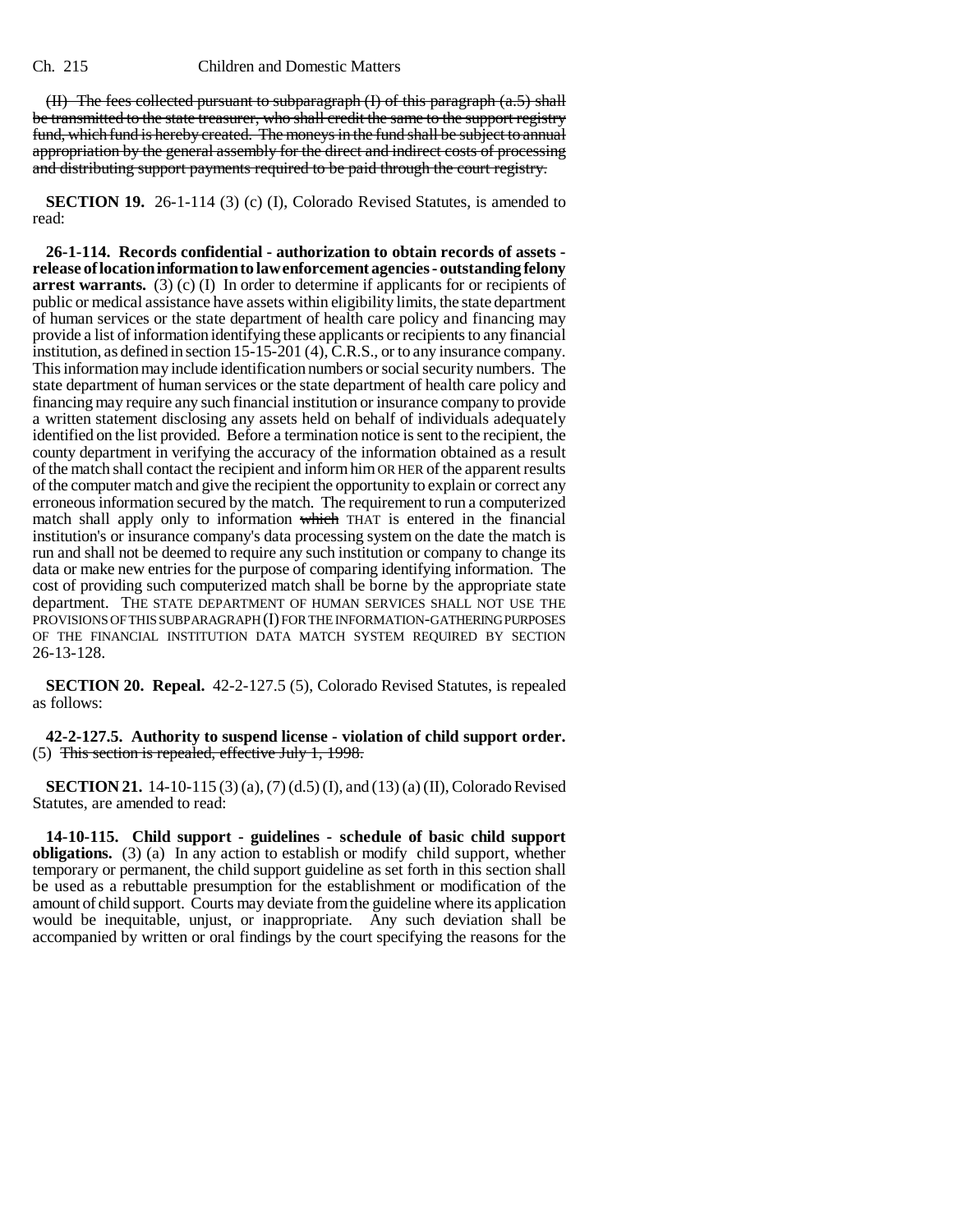deviation and the presumed amount under the guidelines without a deviation. These reasons may include, but are not limited to, the extraordinary medical expenses incurred for treatment of either parent or a current spouse, EXTRAORDINARY COSTS ASSOCIATED WITH PARENTING TIME, the gross disparity in income between the parents, the ownership by a parent of a substantial nonincome producing asset, consistent overtime not considered in gross income under sub-subparagraph (C) of subparagraph  $(I)$  of paragraph  $(a)$  of subsection  $(7)$  of this section, or income from employment that is in addition to a full-time job or that results in the employment of the obligor more than forty hours per week or more than what would otherwise be considered to be full-time employment. The existence of a factor enumerated in this section does not require the court to deviate from the guidelines, but is a factor to be considered in the decision to deviate. The court may deviate from the guidelines even if no factor enumerated in this section exists.

(7) **Determination of income.** (d.5) (I) At the time of the initial establishment of a child support order, or in any proceeding to modify a support order, if a parent is also legally responsible for the support of other children BORN PRIOR TO THE CHILDREN WHO ARE THE SUBJECT OF THE CHILD SUPPORT ORDER AND for whom the parents do not share joint legal responsibility, an adjustment shall be made revising such parent's income prior to calculating the basic child support obligation for the children who are the subject of the support order if the children are living in the home of the parent seeking the adjustment or if the children are living out of the home, and the parent seeking the adjustment provides documented proof of money payments of support of those children. The amount shall not exceed the guidelines listed in this section. An amount equal to the amount listed under the schedule of basic child support obligations in paragraph (b) of subsection (10) of this section which would represent a support obligation based only upon the responsible parent's gross income, without any other adjustments, for the number of such other children for whom such parent is also responsible shall be subtracted from the amount of such parent's gross income prior to calculating the basic child support obligation based on both parents' gross income as provided in subsection (10) of this section.

(13) **Extraordinary adjustments to schedule.** (a) By agreement of the parties or by order of court, the following reasonable and necessary expenses incurred on behalf of the child shall be divided between the parents in proportion to their adjusted gross income:

(II) Any expenses for transportation of the child, OR THE CHILD AND AN ACCOMPANYING PARENT IF THE CHILD IS LESS THAN TWELVE YEARS OF AGE, between the homes of the parents.

**SECTION 22. Appropriation.** In addition to any other appropriation, there is hereby appropriated, to the department of human services, for the fiscal year beginning July 1, 1998, the sum of seven hundred twenty-three thousand twenty-four dollars (\$723,024), or so much thereof as may be necessary, for the implementation of this act. Of said sum, twenty-five thousand six hundred dollars (\$25,600) is for allocation to the office of information technology services, and six hundred ninety-seven thousand four hundred twenty-four dollars (\$697,424) is for allocation to self-sufficiency, child support enforcement. Of said sum, one hundred sixty thousand eight hundred twenty-eight dollars (\$160,828) shall be from the general fund, eighty-five thousand dollars (\$85,000) shall be cash funds from the family